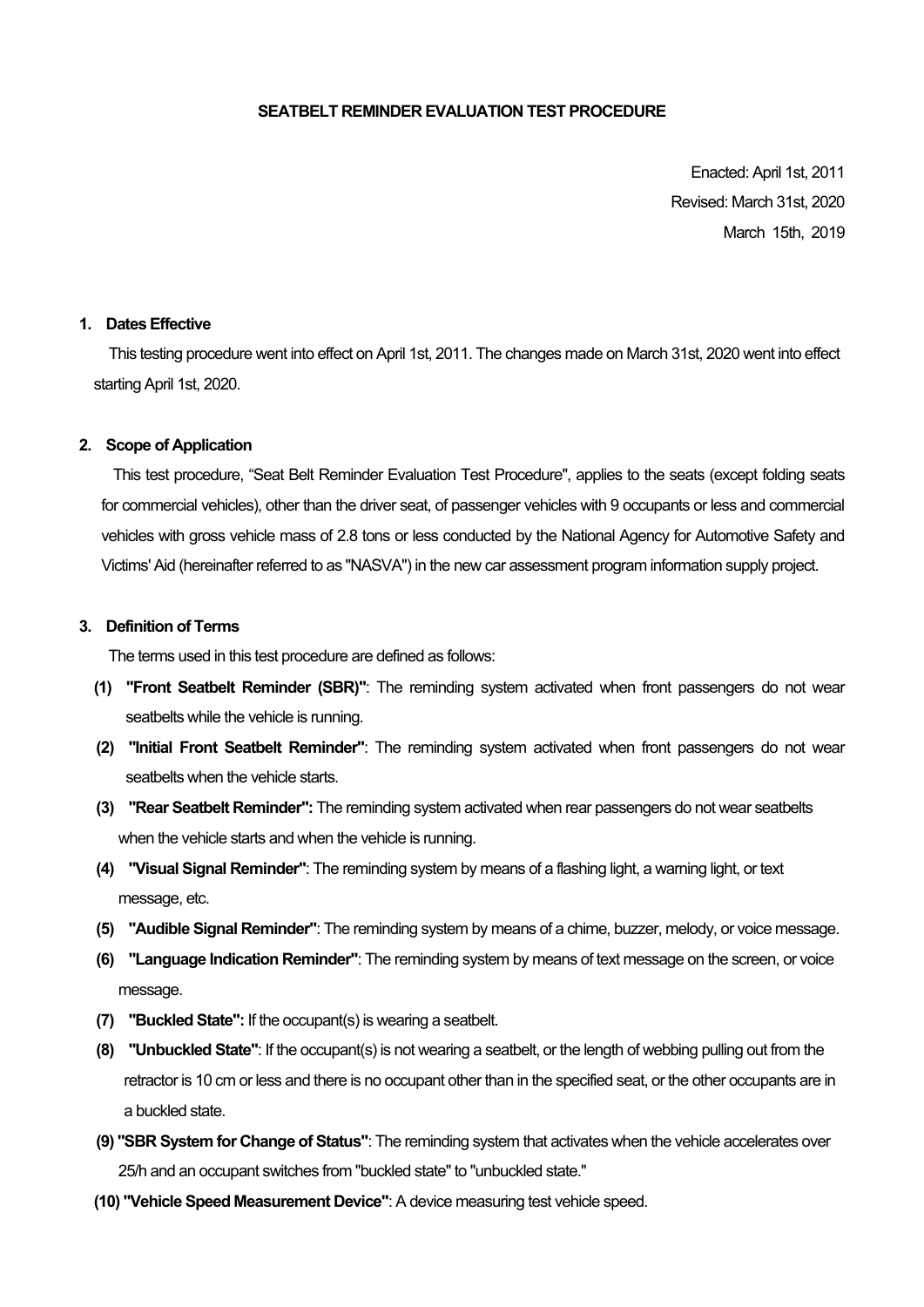(11) **"UN-R16-07"** : The 7th revised edition of the Regulation No. 16 concerning a seatbelt (the Regulation pertaining to the agreement regarding the conditions for mutual recognition of adoption of the uniformed technical provisions of the United Nations as well as of authorization based on such uniformed technical provisions of the United Nations, with regard to vehicles, equipments and parts that can be attached to vehicles or that can be used with vehicles).

# **4. Provision of Data from Vehicle Manufacturer**

The vehicle manufacturer shall provide the NASVA with the following data necessary for preparing the test vehicle properly:

 (1) Special confirmation items relating to preparation of the test. (Confirmation items for the test vehicle preparation of assessment testing for the concerned vehicle.)

 (2) Appendix 1 "Test Vehicle Specification and Seatbelt Reminder (SBR) Data sheet (for entry by the vehicle manufacturer)"

((3) In case the test vehicle conforms to UN-R16-07, either one of the following documents that articulates its conformity with the Regulation

- ・Copy of the specification sheet
- ・Copy of the certificate based on UN-R16-07

#### **5. Testing Facilities, etc.**

#### **5.1 Test Track**

The test track shall be a paved road and have a flat surface.

The test site for visual signal reminder shall be flat and leveled.

# **5.2 Vehicle Speed Measuring Device**

Accuracy of the vehicle speed measuring device for the tests shall be maintained with the tolerance of ±1% of the test speed.

#### **5.3 3-D Measuring Devices**

Accuracy of the three-dimensional measuring device used to measure the dimensions of the test vehicle, seating position of the HP-manikin, and routing of the seatbelts shall be 0.5mm/m or less.

#### **6. Test Procedure and Recording the Test Results**

The testing institute shall conduct a test based on the following procedure, as per the Appendix 1 submitted from the vehicle manufacturer, etc. for each seat equipped with [Front Seatbelt Reminder], [Rear Seatbelt Reminder] and [SBR System for Change of Status], and then record the results in the Appendix 2.

If already conforming to UN-R16-07, it is assumed that it conforms to the tests pertaining to [confirmation from the boarding positon of the driver seat] as per the following 6.1, 6.1.1, 6.2.1 and therefore those tests shall not be required and regarded as passed.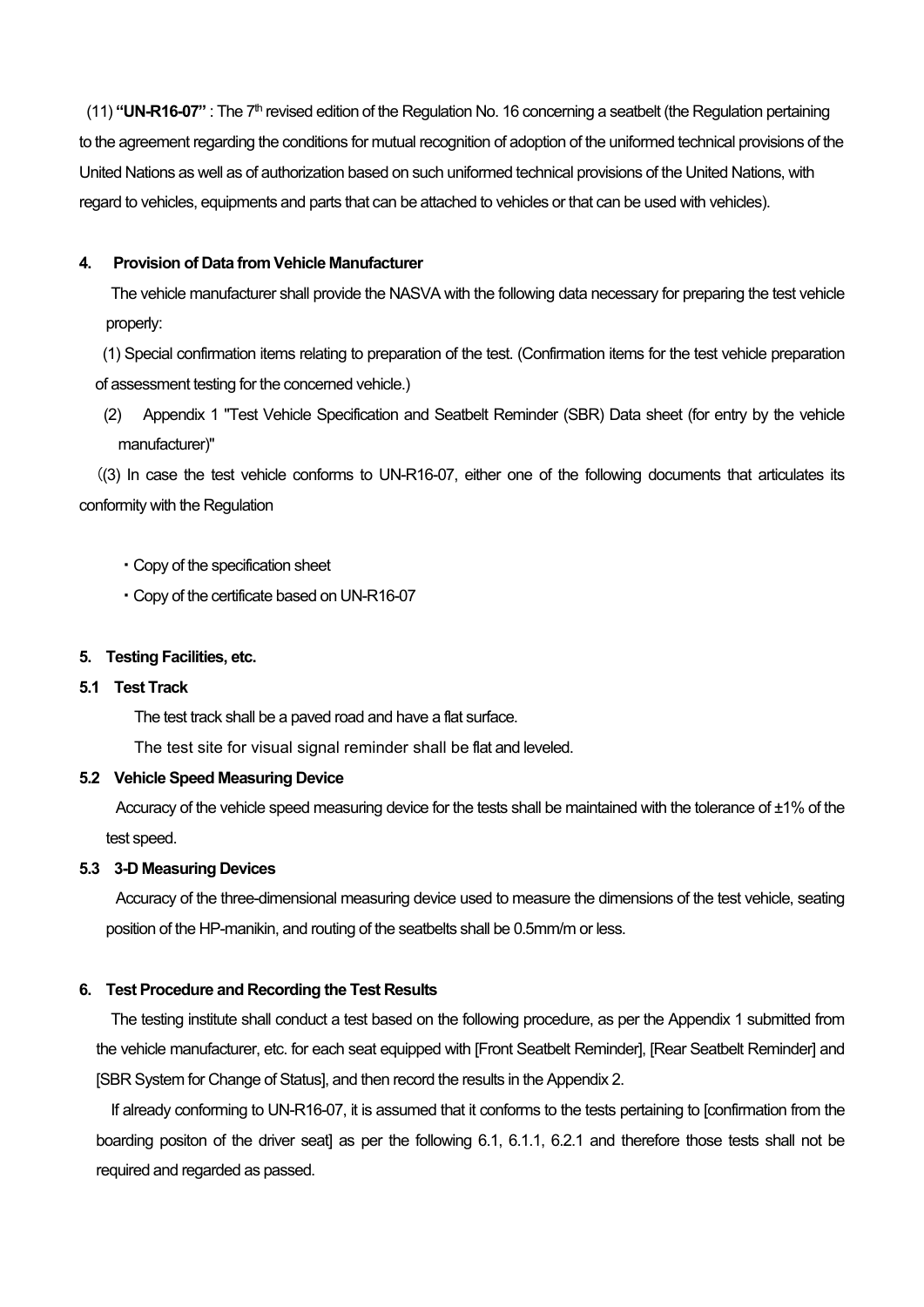#### **6.1 Front Seatbelt Reminder (SBR)**

(1) Out of the three following items, if the conditions specified in Appendix 1 (provided by the vehicle manufacturer) are all met, the vehicle will pass the test. However, if the vehicle is traveling backwards or traveling forwards at less than 10 km/h, then the front seatbelt reminder need not be activated.

- (i) Within 60 second after forward motion
- (ii) Within 500m after forward motion
- (iii) Within 25 km/h after forward motion
- (2) The type of reminder (visual, audible, or language indication).
- (3) The testing institute shall confirm and record as a "pass" if the working time is more than 30 seconds (deduct relative downtime if it exceeds 3 seconds) and if the conditions specified in 6.1 (1) were met. If the system has more than 30 seconds of continuous downtime, the testing institute shall record it as a "fail."
- (4) If the SBR can be confirmed from either the driver's seat or the seat in question, a "pass" grade will be recorded in all the rows.

For "visual signal reminders," the testing institute shall confirm and record whether or not the signal could be differentiated from the others during the daylight by an occupant in the driver's seat or by the occupant in the seat in question (except other SBR.)

For the "audible signal reminders," the testing institute shall confirm and record whether or not the signal could be confirmed from the driver's seat or the seat in question.

(5) The testing institute shall confirm and record as a "pass" if the system stops reminding after the occupant is in a buckled state.

 (6) If the SBR does not stop reminding after the occupants are in a "buckled" state during an "Initial Front Seatbelt Reminder" test, 6.1(1)'s operations are already beginning. (However, if 6.1(3)'s operations have been running longer than 30 seconds after starting, this shall be confirmed and recorded.)

#### **6.1.1 SBR System for Change of Status**

(1) The testing institute shall confirm activation of reminder if the vehicle manufacturer submits Appendix 1 including the description of Initial Front Seatbelt Reminder.

(2) The testing institute shall confirm and record the activated type of reminder (visual signal reminder, audible signal reminder, or language indication reminder).

- (3) If the conditions in 6.1.1(1)'s operation commencement requirements are met, and if it's confirmed that the SBR operates more than 30 seconds after commencing (excluding cases where there's more than 3 seconds of downtime), the test shall be recorded as a "pass." If the downtime is consistently longer than 30 seconds, the test will be recorded as a "fail."
- (4) The testing institute shall confirm and record that the reminder can be confirmed from the driver's seat or from the seat in question.

Additionally, the testing institute shall confirm that the "visual signal reminder" is located in a position that can be confirmed by the driver and is clearly identified (excluding the other occupants) under daylight conditions.

For the "audible signal reminder," the institute shall confirm and record that the driver can identify the reminder.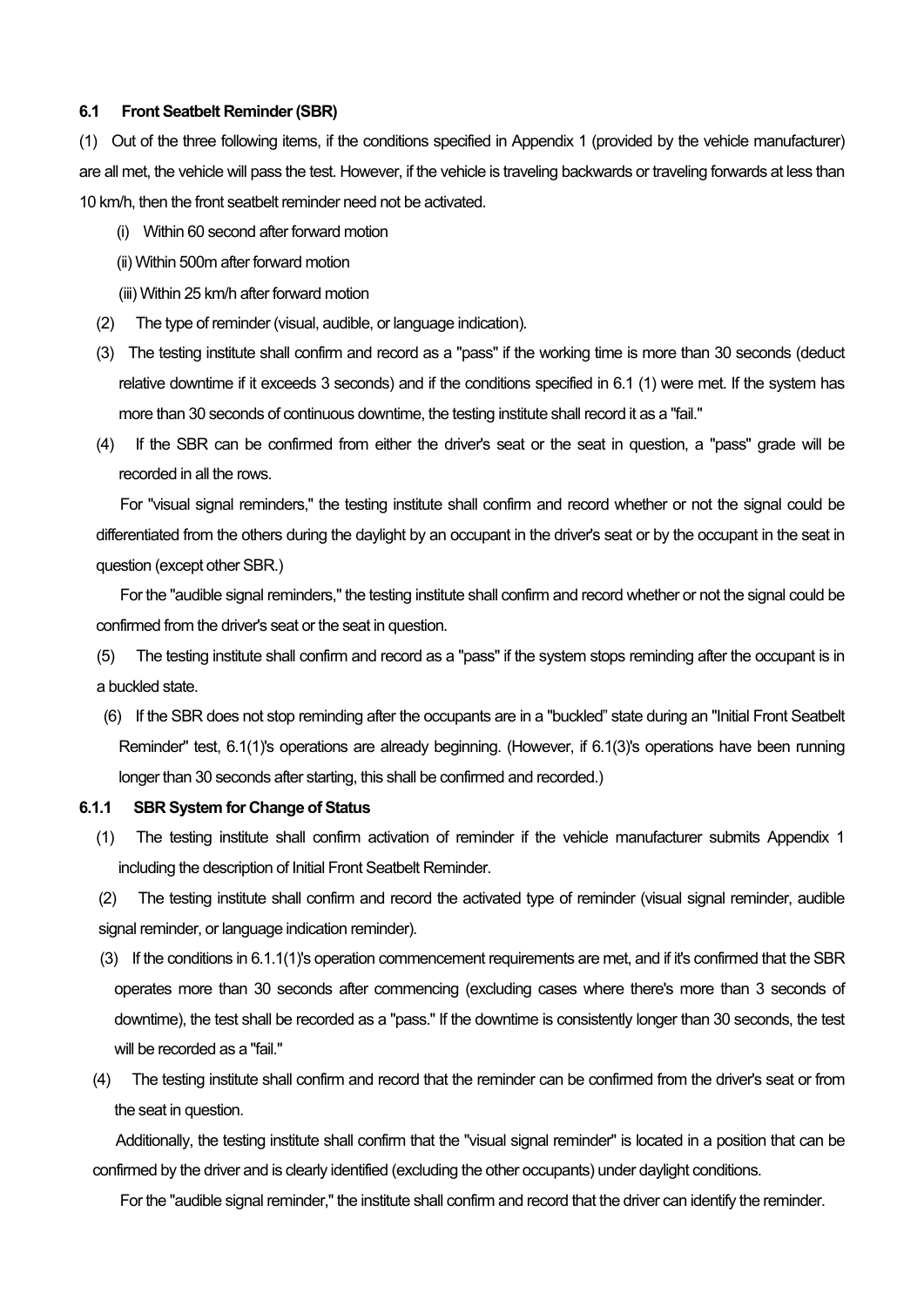(5) If the occupant becomes in a "buckled state" during the SBR and the reminder is confirmed to stop, the test shall be recorded as "pass."

#### **6.2 Rear Seatbelt Reminder**

- (1) Of the following operating conditions, according to Appendix 1 provided by the vehicle manufacturer, if all of the operating requirements are met, the test shall be recorded as "pass." However, if the vehicle is traveling backwards or traveling forwards at less than 10 km/h, then the front seatbelt reminder need not be activated.
	- (i) Within 60 second after forward motion
	- (ii) Within 500m after forward motion
	- (iii) Within 25 km/h after forward motion
	- (iv) When the ignition is switched on
	- (v) When the doors are opened and closed
- (2) The type of reminder (visual, audible, or language indication).
- (3) The testing institute shall confirm and record as a pass if the working time is more than 30 seconds (deduct relative downtime if it exceeds 3 seconds) and if the conditions specified in 6.2(1) were met. If the system has more than 30 seconds of continuous downtime, the testing institute shall record it as a fail.
- (4) If the SBR can be confirmed from either the driver's seat or the seat in question, a "pass" grade will be recorded in the corresponding rows.

For "visual signal reminders," the testing institute shall confirm and record whether or not the signal could be differentiated from the others during the daylight by an occupant in the driver's seat or by the occupant in the seat in question (except other SBR.)

For the "audible signal reminders," the testing institute shall confirm and record whether or not the signal could be confirmed from the driver's seat or the seat in question.(5) The testing institute shall confirm and record as a "pass" if the system stops reminding after the occupant is in a buckled state.

#### **6.2.1 SBR System for Change of Status**

- (1) For the rear seats, the test will be recorded as "pass" if the reminder activates when the vehicle is traveling at a speed greater than 25 km/h and an occupant in the rear seat changes from a "buckled state" to an "unbuckled state."
- (2) The type of reminder (visual, audible, or language).
- (3) The testing institute shall confirm and record as a pass if the working time is more than 30 seconds (deduct relative downtime if the downtime exceeds 3 seconds) and if the conditions specified in 6.2(1) were met. If the system has more than 30 seconds of continuous downtime, the testing institute shall record it as a fail.
- (4) If the SBR can be confirmed from either the driver's seat or the seat in question, a "pass" grade will be recorded in the corresponding rows.

For "visual signal reminders," the testing institute shall confirm and record whether or not the signal could be differentiated from the others during the daylight by an occupant in the driver's seat or by the occupant in the seat in question (except other SBR.)

For the "audible signal reminders," the testing institute shall confirm and record whether or not the signal could be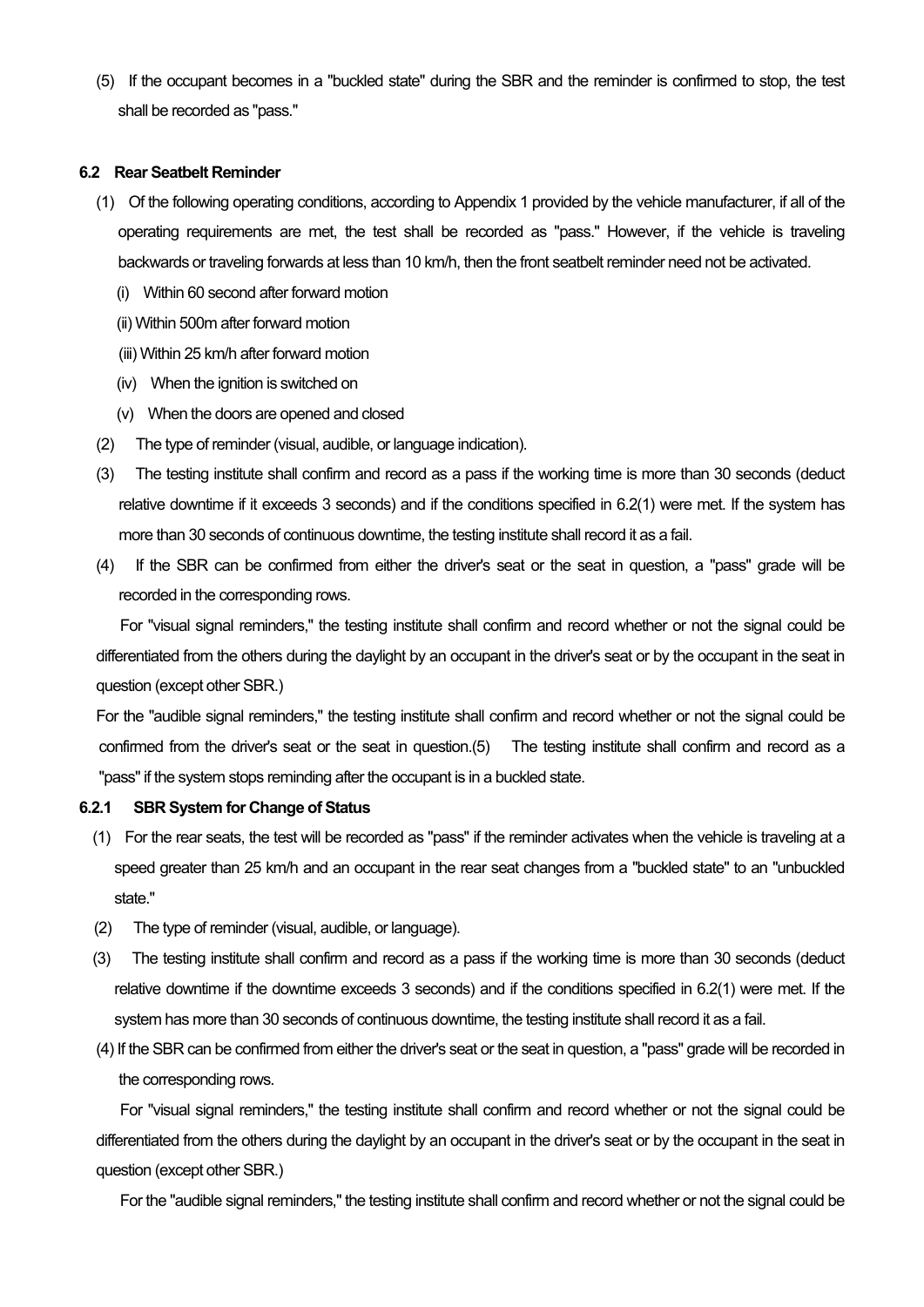confirmed from the driver's seat or the seat in question.

(5) The testing institute shall confirm and record as a "pass" if the system stops reminding after the occupant is in a buckled state.

# **6.2.2 Rear Seat Visibility Test**

A visibility test shall be conducted only for the visual signal reminder, which is located on the center console. If the reminder could be detected by the occupant in the target seat, the test shall be recorded as "pass."

# **6.2.2.1 Test Seats**

Applicable test seats are the rear seats. (All 2<sup>nd</sup> row seats.)

If a seat is identical to another and the data from one can be carried over to the other, that seat's test may be skipped.

# **6.2.2.2 Seat Adjustments**

# **6.2.2.3 The Front Seats (seats in the first row)**

- (1) If the front seats can be adjusted in the fore-aft direction by a seat rail, they shall be adjusted to the middle position. If they cannot be positioned in the middle, they shall be adjusted to the closest point just behind the midposition.
- (2) If the front seats can be adjusted vertically (excluding adjusters that also affect the angle of the seat at the same time), the seats shall be adjusted to the lowest position.
- (3) If the front seats' seatback angles can be adjusted, they shall be adjusted to their design standard angles. If the lumbar support (backrest) can be adjusted, it shall be adjusted to the lowest position.
- (4) If the front seats' headrests can be adjusted vertically, they shall be locked at their highest positions.
- (5) For any other adjustment functions not mentioned in 6.2.2.3 (1) through (4), set them to their design standard positions or angles.

## **6.2.2.4 The Rear Seats (seats in the second row)**

- (1) If the rear seats can be adjusted in the fore-aft direction by a seat rail, they shall be adjusted to the design standard position.
- (2) If the rear seats can be adjusted vertically (excluding adjusters that also affect the angle of the seat at the same time), the seats shall be adjusted to the lowest position.
- (3) If the rear seats' seatback angles can be adjusted, they shall be adjusted to their design standard angles. If the lumbar support (backrest) can be adjusted, it shall be adjusted to the lowest position.
- (4) If the rear seats' headrests can be adjusted vertically, they shall be locked at their highest positions.
- (5) For any other adjustment functions not mentioned in 6.2.2.4 (1) through (4), set them to their design standard positions or angles.

## **6.2.2.5 Preparing for Measurements**

- (1) The vehicle shall be adjusted as parallel with the ground as possible so that the load will not affect the vehicle posture.
- (2) So that the seat occupant's center plane and the HP manikin's (legs need not be attached) center plane are consistent, a 100N aft horizontal load shall be placed when the HP manikin is installed. Right after, 8 weights shall be attached equally on either side of the dummy's hips. A 10N aft horizontal load shall be hung at the same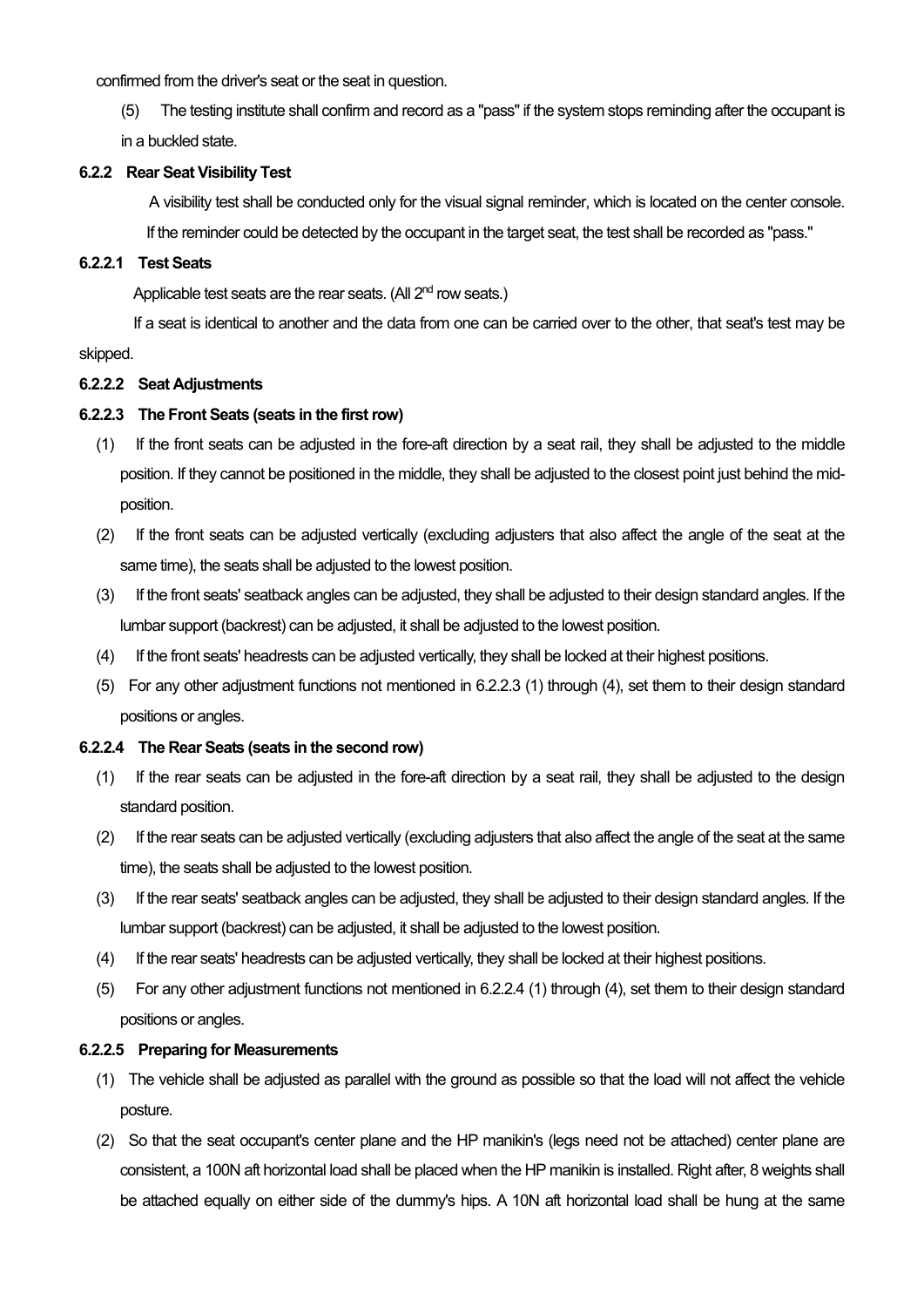height as the hanger bar to stabilize the dummy's torso. Right after installation, the dummy's torso angle shall be measured. If the dummy is prone to slipping, a slip-proof mat can be attached on top of the seat (as long as it is made of a material thin enough not to affect the test results).

- (3) Once the vehicle is set, its slope shall be measured using a 3-D measuring device and the HP manikin's hanger bar angle shall be corrected.
- (4) For the visibility evaluation test, a jig shall be attached to the hanger bar at the eye point. Aforementioned "eye point" is the line between the eyellipses center point in accordance with SAE 941/ISO 4513 and the seating reference point, corrected for Japanese people (-15mm), and then 25mm above or below the line made from that point to another eyellipses center point and seating reference point. The distance between these points shall be 65 mm.
- (5) Measure the eye points set on the HP manikins with a 3-D measuring device. If there is no written data provided from 4.(1), the test may be conducted without taking this measurement.

If the measurement results are within ±10mm of the standard design eye point in the fore-aft, lateral, and vertical directions, the test may be conducted. If the measurements are not within ±10mm, the vehicle manufacturer and NASVA shall discuss how to proceed.

- (6) If the HP manikin needs to be reinstalled, and if even after two re-installations, the ±10mm margin still is not met, the test may be carried out with the manikin in that state.
- (7) If the HP manikin's eye point cannot be determined due to the nature of the test vehicle's construction, the eye point shall be set using the standard design seating reference point.

#### **6.2.2.6 Confirmation Methods**

Confirm and record whether the readability of visual reminders was either by a lit display or by a camera, and, for both of these methods, if it was confirmed from a male eye point (25mm above) or a female eye point (25mm below).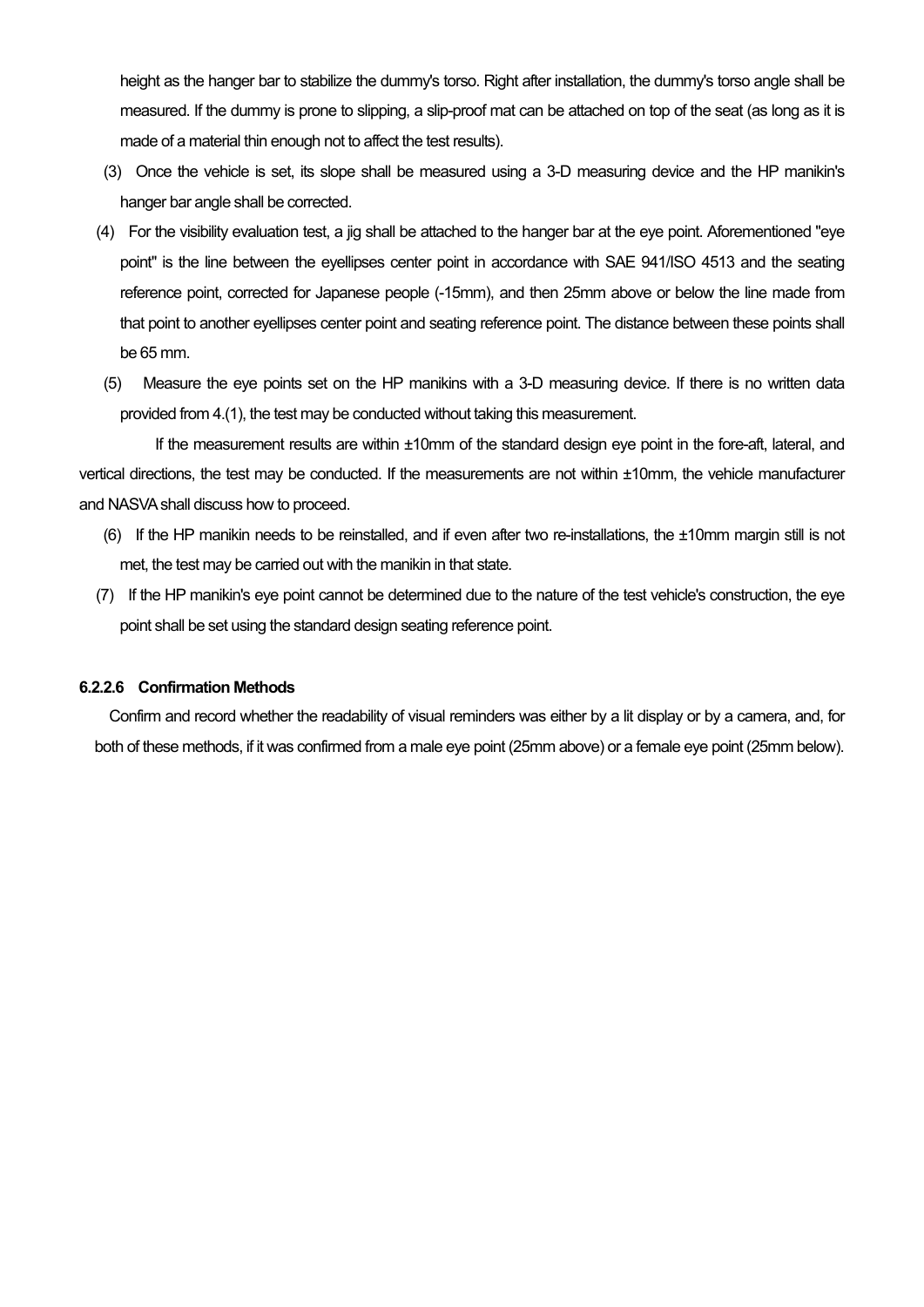# Regarding Seat Positions from Seat Adjustment Devices **Attachment**

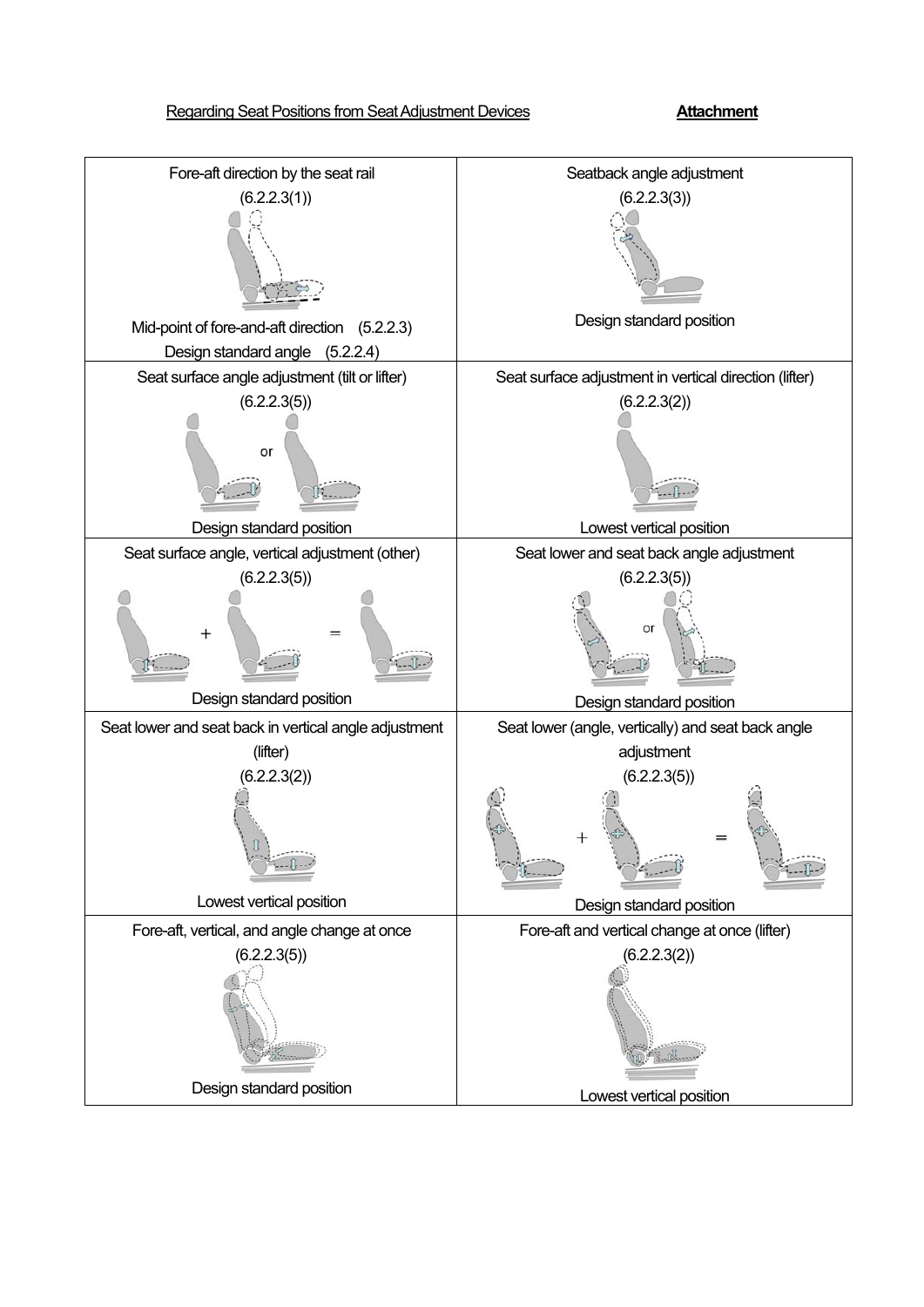| (deg)<br>Hanger bar angle: $\theta$ | Corrected angle: δ<br>(deg) |
|-------------------------------------|-----------------------------|
| 15                                  | 1.4                         |
| 16                                  | 2.1                         |
| 17                                  | 2.8                         |
| 18                                  | 3.5                         |
| 19                                  | 4.2                         |
| 20                                  | 4.9                         |
| 21                                  | 5.6                         |
| 22                                  | 6.3                         |
| 23                                  | 7.0                         |
| 24                                  | 7.7                         |
| 25                                  | 8.4                         |
| 26                                  | 9.1                         |
| 27                                  | 9.8                         |
| 28                                  | 10.5                        |
| 29                                  | 11.2                        |
| 30                                  | 11.9                        |

# **Attachment - Appendix 1: CORRECTION ANGLE OF HANGER BAR**

Correction angle of hanger bar is calculated by the formula below.

δ=0.698θ-9.09 (Note)

(Note) SAE J 941 Revised MAR2010 APPENDIX B ISO 4513:2010 Annex B

Fixed seat 95th and 99th percentile tangent cut-off eyellipses for an adult population at a 50/50 gender mix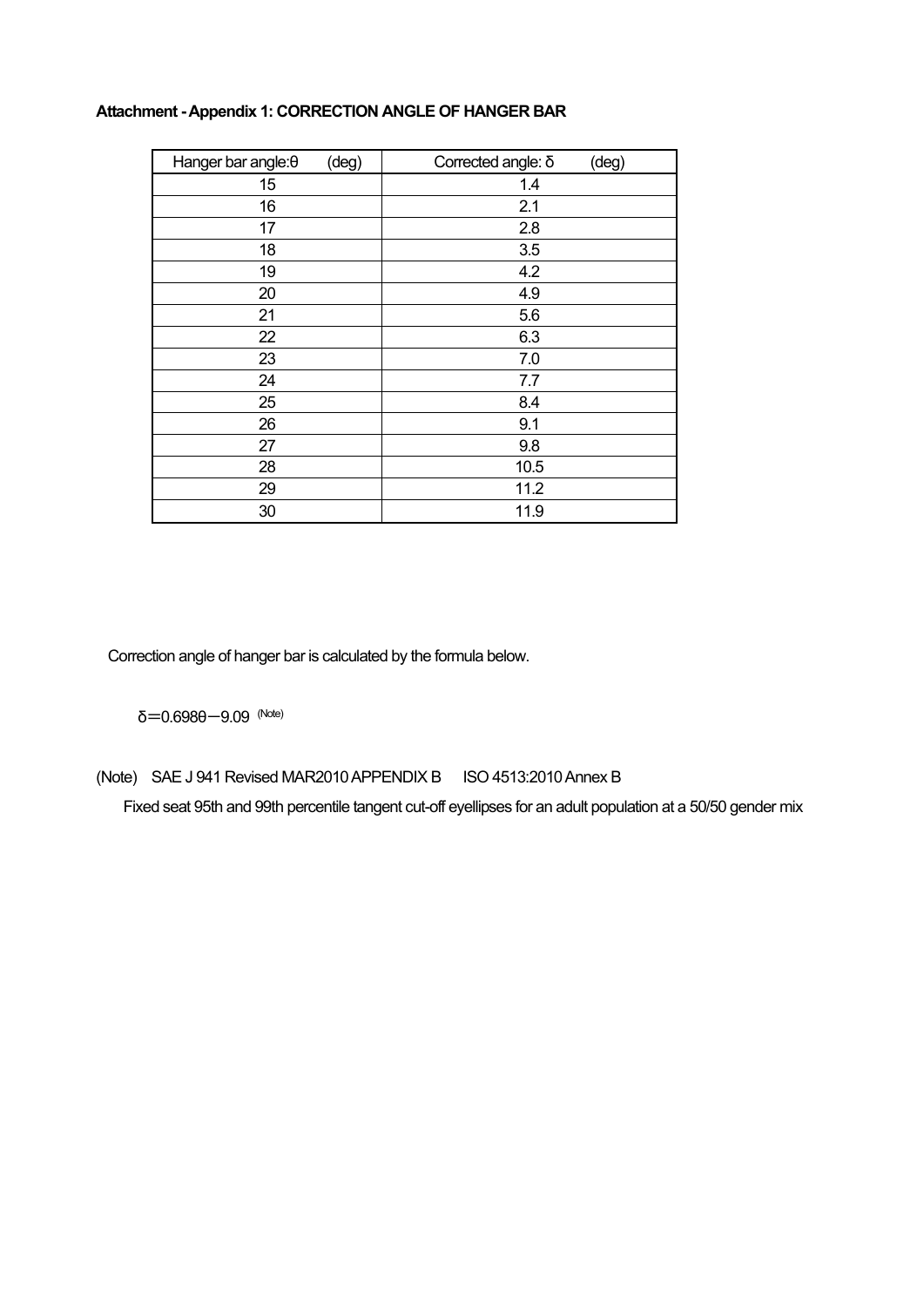# **APPENDIX 1 Test vehicle specifications and Seatbelt Reminder (SBR) Data sheet**

[For entry by vehicle manufacturer]

1. Vehicle Specifications

| Name / Type / Model                   |  |
|---------------------------------------|--|
| <b>Body Style / Transmission Type</b> |  |

2. Front Passenger SBR 【 Present / Absent 】

| Visual Signal Reminder's                            | A : Driver's Seat Front, B : Fr. Passenger's Seat Front, C : Center Console, F : |
|-----------------------------------------------------|----------------------------------------------------------------------------------|
| Display Position                                    | Ceiling, G: Room Mirror H: Other                                                 |
| Visual Signal Reminder's<br><b>Visibility Range</b> | A: Driver's Seat and Target Seat, B: Driver's Seat Only, C: Target Seat Only     |

| <b>Activation Requirements</b><br>(when the vehicle starts running) |      | Presence of<br>Reminder | Reminder Type $\cdot\!\!$ 1                             |
|---------------------------------------------------------------------|------|-------------------------|---------------------------------------------------------|
| Speed at Activation<br>(Less than $1 \sim 10$ km/h)                 | km/h | <b>Function</b>         | (Visual (lit/flashing), audible, language cue)          |
| (i) Within 60 seconds $#$ of                                        |      | <b>Yes</b>              | Visual: Lit / Flashing / Language Cue (text             |
| seconds from the vehicle                                            |      | No.                     | message)                                                |
| starting to travel to the                                           | Sec. | Yes                     | Audible: Sounds / Language Cue (voice                   |
| device activating)                                                  |      | No.                     | message)                                                |
| (ii) Within 500 $m$ (#<br>of<br>meters from the vehicle             |      | Yes<br>No.              | Visual: Lit / Flashing / Language Cue (text<br>message) |
| starting to travel to the                                           | m    | <b>Yes</b>              | Audible: Sounds / Language Cue (voice                   |
| device activating)                                                  |      | No.                     | message)                                                |
| (iii) Within 25 $km/h$ (# of                                        |      | <b>Yes</b>              | Visual: Lit / Flashing / Language Cue (text             |
| km/h from the vehicle                                               |      | No.                     | message)                                                |
| starting to travel to the                                           | km/h | Yes                     | Audible: Sounds / Language Cue (voice                   |
| device activating)                                                  |      | No.                     | message)                                                |

3. SBR System for Change of Status (Front Passenger) 【 Present / Absent 】

| <b>Visual Signal Reminder's</b>                            | A: Driver's Seat Front, B: Front Passenger's Seat Front, C: Center Console, F: |
|------------------------------------------------------------|--------------------------------------------------------------------------------|
| Display Position                                           | Ceiling, G: Room Mirror, H: Other                                              |
| <b>Visual Signal Reminder's</b><br><b>Visibility Range</b> | A: Driver's Seat and Target Seat, B: Driver's Seat Only, C: Target Seat Only   |

| Type of SBR System for Change of<br>Status, etc. | Presence of<br>Reminder<br><b>Function</b> | Reminder Type $\frac{1}{2}$ 1<br>(Visual(lit/flashing), audible, language cue) |
|--------------------------------------------------|--------------------------------------------|--------------------------------------------------------------------------------|
|                                                  | Yes<br>No.                                 | Visual: Lit / Flashing / Language Cue (text<br>message)                        |
|                                                  | Yes<br>No                                  | Audible: Sounds / Language Cue (voice<br>message)                              |

| Present<br>Absent |
|-------------------|
|                   |

| Activation<br>Requirements<br>(when the vehicle starts)<br>running) | Deactivation<br>Requirements | Presence of<br>Reminder<br><b>Function</b> | Reminder Type $\cdot\!\!$ 1<br>(Visual(lit/flashing), audible, language cue)) |
|---------------------------------------------------------------------|------------------------------|--------------------------------------------|-------------------------------------------------------------------------------|
|                                                                     |                              | No.<br>Yes                                 | Visual: Lit / Flashing / Language Cue (text<br>message)                       |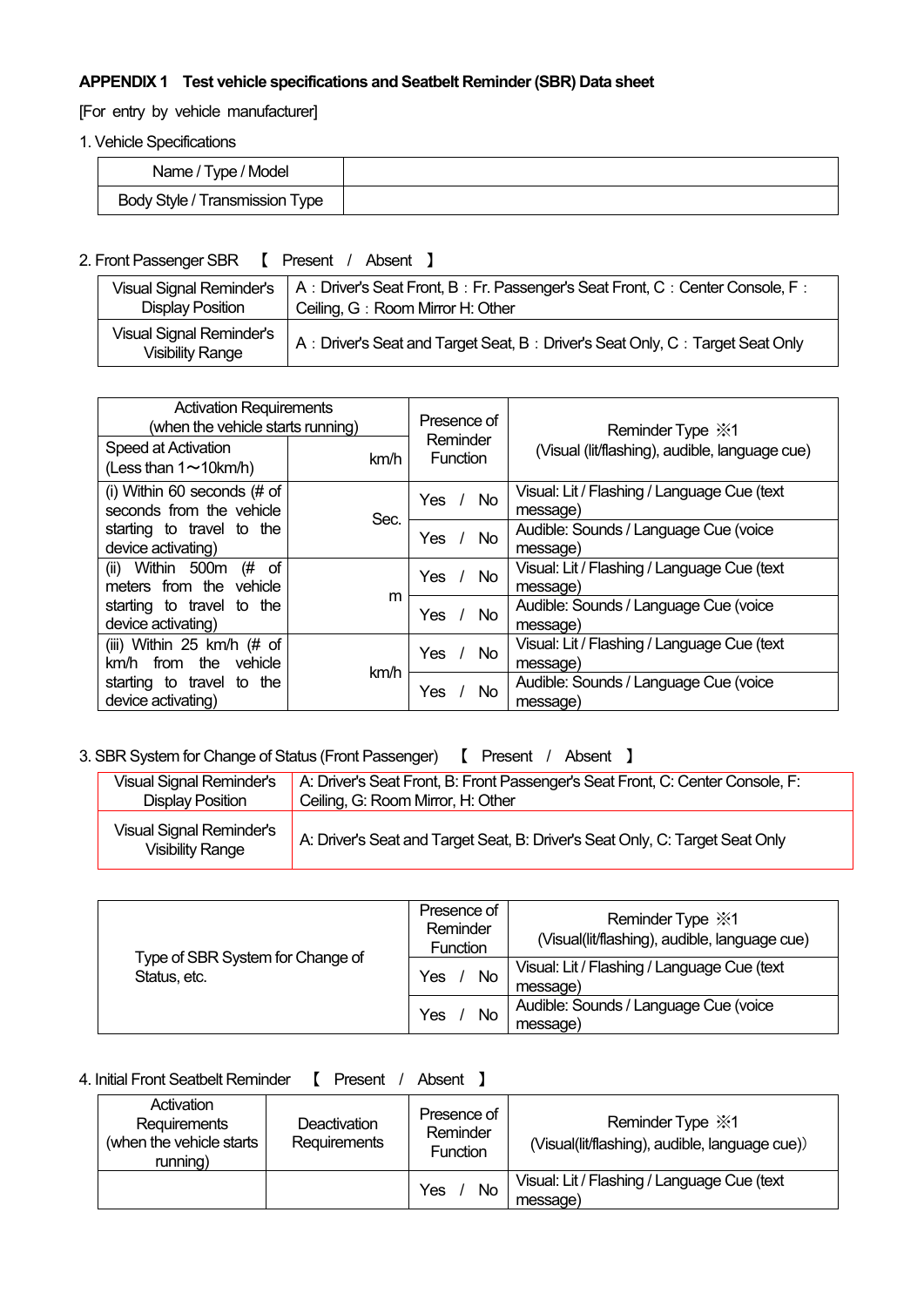|  | v.or<br>No.<br>င | / Language Cue (voice<br><b>Audible:</b><br>Sounds |
|--|------------------|----------------------------------------------------|
|--|------------------|----------------------------------------------------|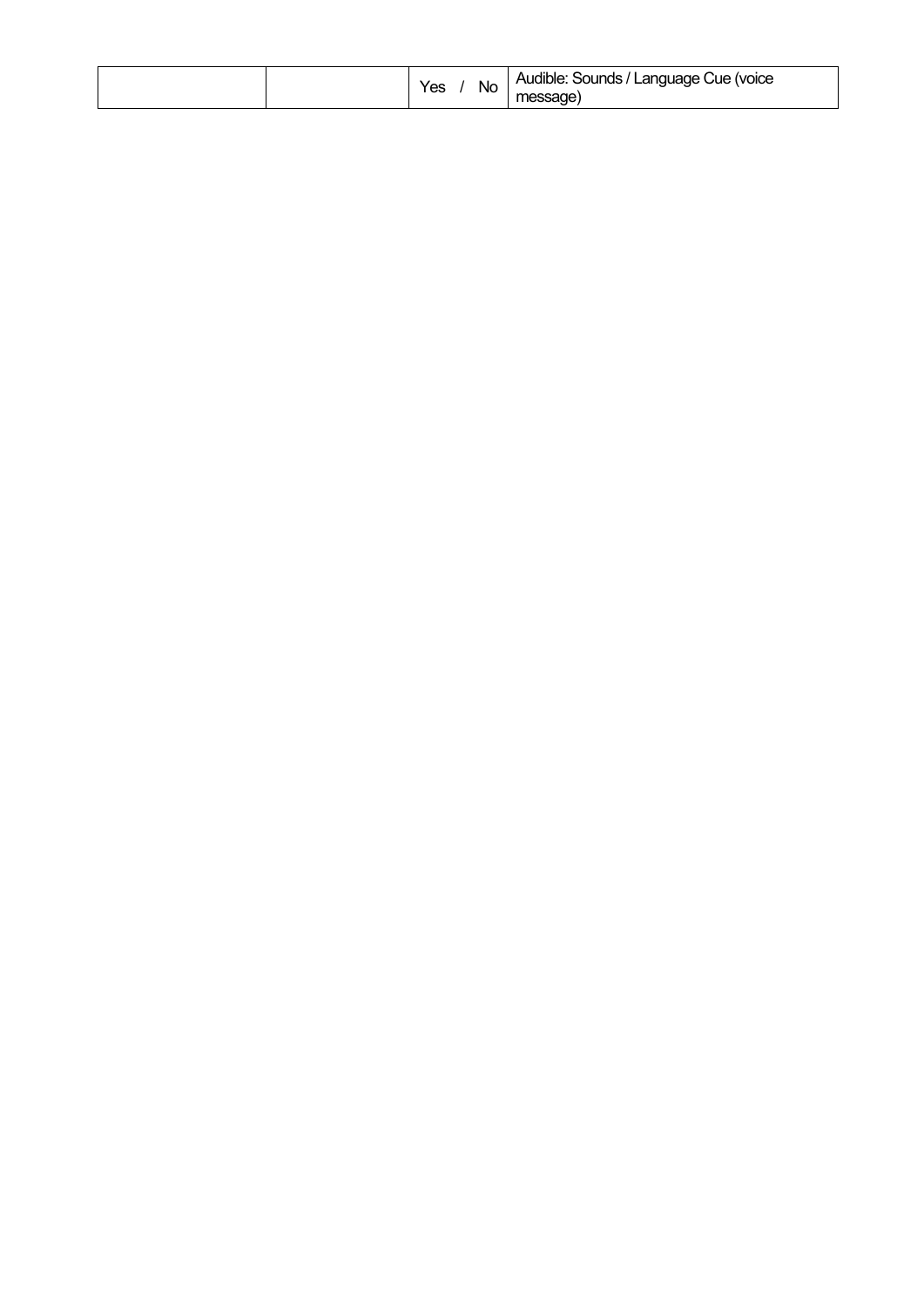| <b>Visual Signal Reminder's</b><br><b>Display Position</b> |                                                     | A: Driver's Seat Front, B: Fr. Passenger's Seat Front, C: Center Console, D: In            |
|------------------------------------------------------------|-----------------------------------------------------|--------------------------------------------------------------------------------------------|
|                                                            |                                                     | front of rear seat window, E: Rear-Center Section, F: Ceiling, G: Room Mirror, H:<br>Other |
|                                                            | Visual Signal Reminder's<br><b>Visibility Range</b> | A: Driver's Seat and Target Seat, B: Driver's Seat Only, C: Target Seat Only               |

| <b>Activation Requirements</b><br>(when or after the vehicle starts running)                                            |                              | Presence of<br>Reminder<br>Function |           | Reminder Type $\cdot\!\!$ 1<br>(Visual(lit/flashing), audible, language cue) |
|-------------------------------------------------------------------------------------------------------------------------|------------------------------|-------------------------------------|-----------|------------------------------------------------------------------------------|
| (i) Within 60 seconds $#$<br>of seconds from the                                                                        | (Activation<br>Requirements) | $\sqrt{ }$<br>Yes                   | <b>No</b> | Visual: Lit / Flashing / Language Cue (text<br>message)                      |
| vehicle starting to travel<br>to the device activating)                                                                 | Sec.                         | <b>Yes</b>                          | <b>No</b> | Audible: Sounds / Language Cue (voice<br>message)                            |
| (ii) Within 500m (# of<br>meters from the vehicle                                                                       | (Activation<br>Requirements) | <b>Yes</b><br>$\prime$              | <b>No</b> | Visual: Lit / Flashing / Language Cue (text<br>message)                      |
| starting to travel to the<br>device activating)                                                                         | m                            | Yes                                 | <b>No</b> | Audible: Sounds / Language Cue (voice<br>message)                            |
| (iii) Within 25 km/h (# of<br>km/h from the vehicle                                                                     | (Activation<br>Requirements) | Yes                                 | <b>No</b> | Visual: Lit / Flashing / Language Cue (text<br>message)                      |
| starting to travel to the<br>device activating)                                                                         | km/h                         | <b>Yes</b>                          | <b>No</b> | Audible: Sounds / Language Cue (voice<br>message)                            |
| (iv) When the ignition is<br>(measured<br>value<br>on                                                                   | (Activation                  | Yes                                 | <b>No</b> | Visual: Lit / Flashing / Language Cue (text<br>message)                      |
| activation<br>between<br>requirements<br>or<br>activation start time to<br>SBR activation)                              | Requirements)                | <b>Yes</b>                          | <b>No</b> | Audible: Sounds / Language Cue (voice<br>message)                            |
| (v) When<br>doors<br>are<br>opened<br>closed<br><b>or</b>                                                               | (Activation                  | Yes                                 | <b>No</b> | Visual: Lit / Flashing / Language Cue (text<br>message)                      |
| value<br>(measured<br>activation<br>between<br>requirements<br>or<br>activation start time to<br><b>SBR</b> activation) | Requirements)                | Yes                                 | <b>No</b> | Audible: Sounds / Language Cue (voice<br>message)                            |
| Other<br>(vi)<br>(measured<br>value between activation                                                                  | (Activation                  | Yes                                 | <b>No</b> | Visual: Lit / Flashing / Language Cue (text<br>message)                      |
| requirements<br>or<br>activation start time to<br>SBR activation) %2                                                    | Requirements)                | Yes                                 | <b>No</b> | Audible: Sounds / Language Cue (voice<br>message)                            |

6. SBR System for Change of Status (Rear Passenger) [ Present / Absent ]

|                          | Visual Signal Reminder's   A: Driver's Seat Front, B: Fr. Passenger's Seat Front, C: Center Console, D: In front |
|--------------------------|------------------------------------------------------------------------------------------------------------------|
| Display Position         | of rear seat window, E: Rear-Center Section, F: Ceiling, G: Room Mirror, H: Other                                |
| Visual Signal Reminder's | A: Driver's Seat and Target Seat, B: Driver's Seat Only, C: Target Seat Only                                     |
| <b>Visibility Range</b>  |                                                                                                                  |

| Type of SBR System for Change of Status, | Presence of<br>Reminder<br><b>Function</b> | Reminder Type $\frac{1}{2}$ 1<br>(Visual(lit/flashing), audible, language cue) |  |
|------------------------------------------|--------------------------------------------|--------------------------------------------------------------------------------|--|
| etc.                                     | No.<br>Yes                                 | Visual: Lit / Flashing / Language Cue (text                                    |  |
|                                          |                                            | message)                                                                       |  |
|                                          | Yes<br>No                                  | Audible: Sounds / Language Cue (voice                                          |  |
|                                          |                                            | message)                                                                       |  |

# 5. Rear SBR 【 Present / Absent 】

Г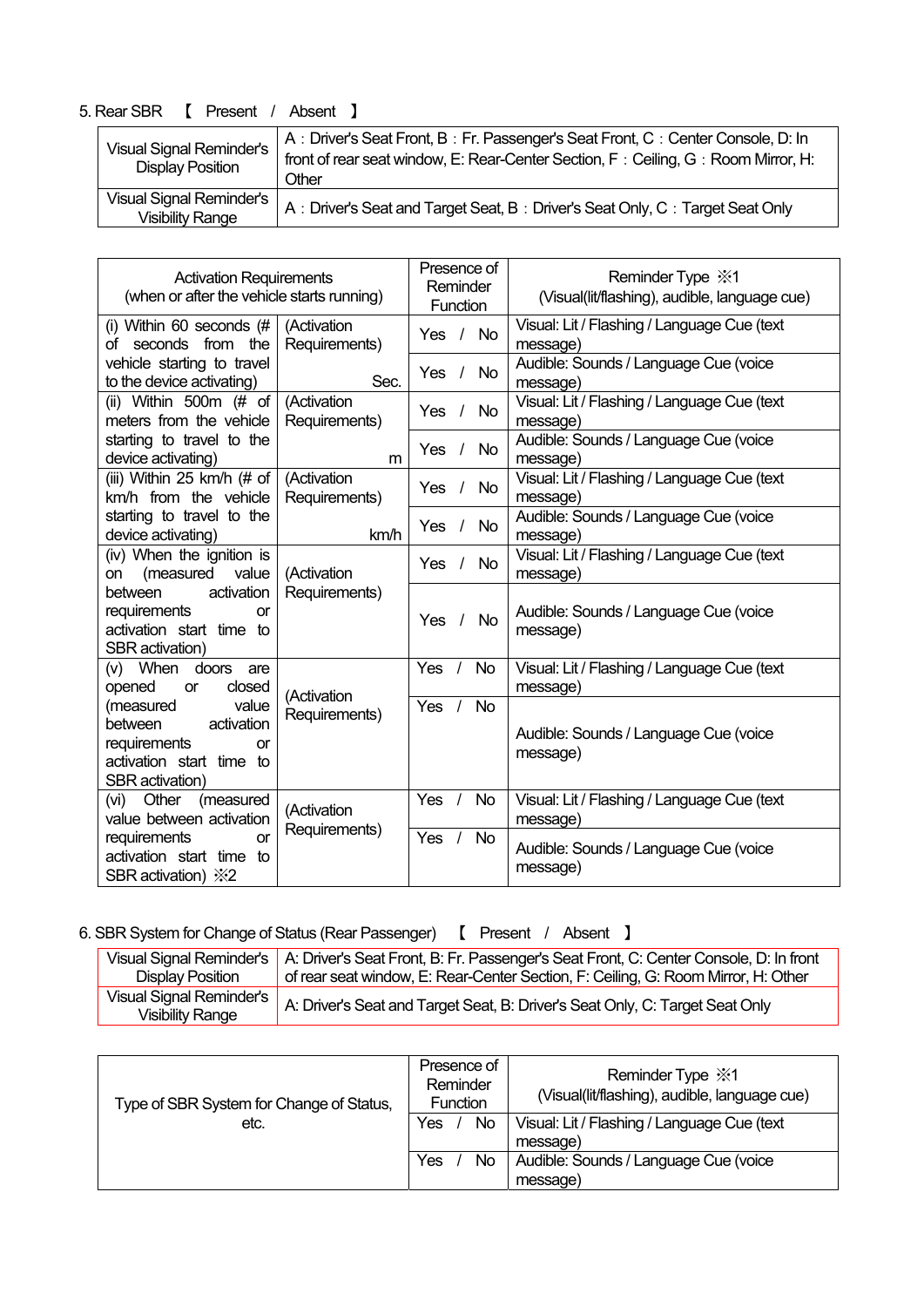※1 If the SBR's condition is abnormal for the various seats, record the details in the "Reminder Type" block.

※2 For new activation requirements, consult NASVA before the test.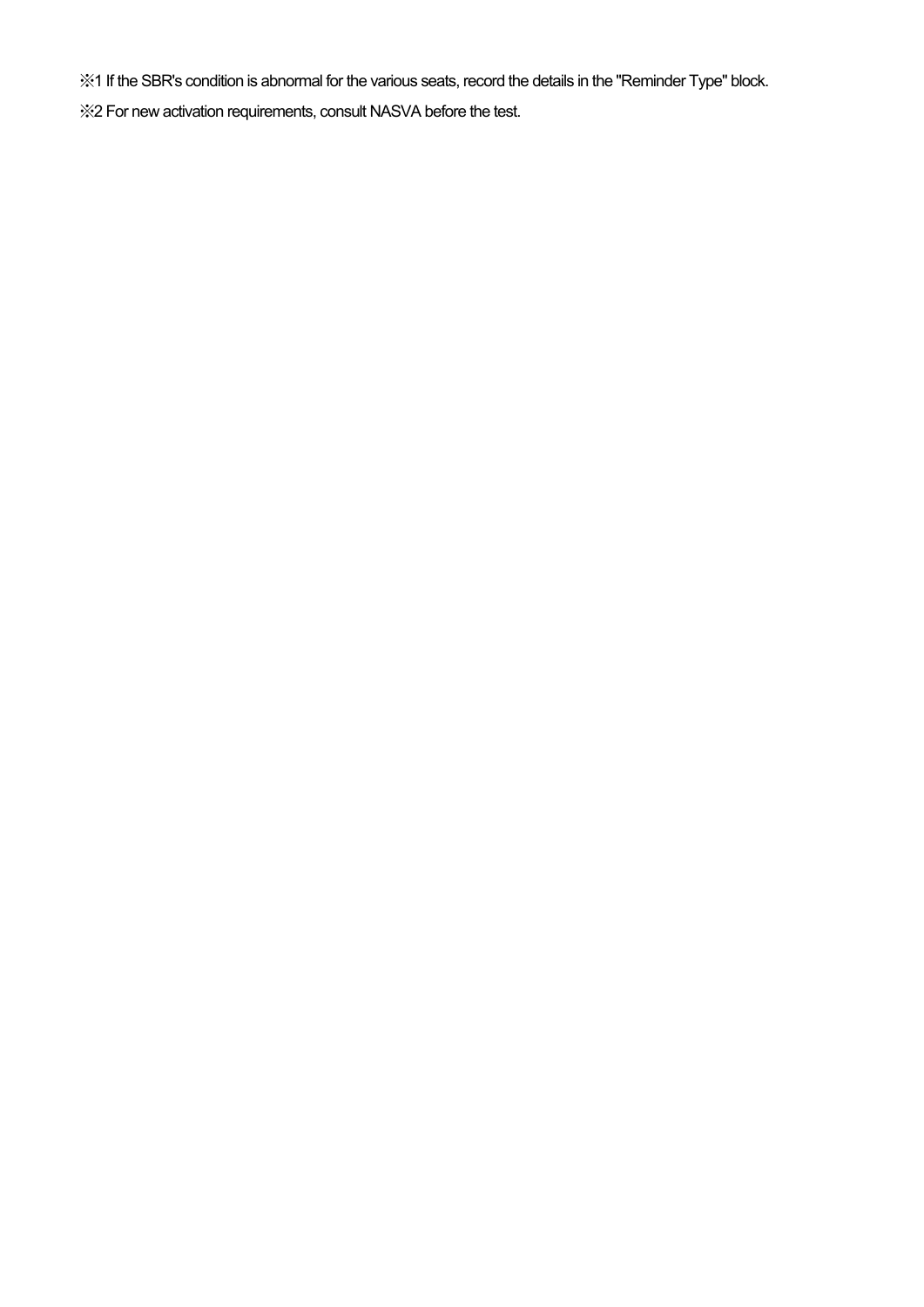| Vehicle Name / Common<br>Name | Model   |            | Test Date            | Jverseer |
|-------------------------------|---------|------------|----------------------|----------|
| NASVA · JNCAP                 | ABA-123 | 123-456789 | H <sub>21.6.10</sub> |          |

Front Passenger Seat

【Front Passenger SBR】

|                                       |         | <b>SBR Pass/Fail</b> |                                              |     | <b>Visual Reminder</b>                                                                       |                    |                              |                                                     |                                       |                                                     |  |  |
|---------------------------------------|---------|----------------------|----------------------------------------------|-----|----------------------------------------------------------------------------------------------|--------------------|------------------------------|-----------------------------------------------------|---------------------------------------|-----------------------------------------------------|--|--|
| Target<br>Seat                        | Time    | <b>Distance</b>      | Speed                                        | Lit | Flashing                                                                                     | Text<br>(Language) | Display<br>Position<br>(A~H) | <b>Visibility</b><br>Range<br>$(A \sim C,$<br>Fail) | Reminder<br>Time<br>(Over 30<br>sec.) | Deactivation<br><b>After Seatbelt</b><br>is Buckled |  |  |
| Front<br>Passenger<br>Seat<br>(outer) | Pass    | Pass                 |                                              |     | $\circ$                                                                                      |                    | A                            | A                                                   | Pass                                  | Pass                                                |  |  |
|                                       |         |                      |                                              |     |                                                                                              |                    |                              |                                                     |                                       |                                                     |  |  |
|                                       |         |                      |                                              |     |                                                                                              |                    |                              |                                                     |                                       |                                                     |  |  |
|                                       |         |                      |                                              |     | Audible Reminder                                                                             |                    |                              |                                                     |                                       |                                                     |  |  |
| Target<br>Seat                        | Sound   | Voice<br>(language)  | Audible<br>Range<br>$(A\neg C, \text{fail})$ |     | Reminder<br>Deactivation<br>Time<br><b>After Seatbelt</b><br>(Over 30<br>is Buckled<br>sec.) |                    |                              |                                                     | <b>Notes</b>                          |                                                     |  |  |
| Front<br>Passenger<br>Seat<br>(outer) | $\circ$ |                      | $\overline{A}$                               |     | Pass                                                                                         | Pass               |                              |                                                     |                                       |                                                     |  |  |
|                                       |         |                      |                                              |     |                                                                                              |                    |                              |                                                     |                                       |                                                     |  |  |
|                                       |         |                      |                                              |     |                                                                                              |                    |                              |                                                     |                                       |                                                     |  |  |

【SBR Change of Status】

|                                    |                         |                     | <b>Visual Reminder</b> |                              |                                         |                                                        |                                       |                                                            |  |  |
|------------------------------------|-------------------------|---------------------|------------------------|------------------------------|-----------------------------------------|--------------------------------------------------------|---------------------------------------|------------------------------------------------------------|--|--|
| <b>Target Seat</b>                 | <b>SBR</b><br>Pass/Fail | Lit                 | Flashing               | Text<br>(Language)           | <b>Display</b><br>Position<br>(A~H)     | <b>Visibility</b><br>Range<br>$(A\neg C, \text{fail})$ | Reminder<br>Time<br>(Over 30<br>sec.) | <b>Deactivation</b><br><b>After Seatbelt</b><br>is Buckled |  |  |
| Front<br>Passenger<br>Seat (outer) | Pass                    |                     | $\circ$                |                              | $\mathsf{A}$                            | $A -$                                                  | Pass                                  | Pass                                                       |  |  |
|                                    |                         |                     |                        |                              |                                         |                                                        |                                       |                                                            |  |  |
|                                    |                         |                     |                        |                              |                                         |                                                        |                                       |                                                            |  |  |
| <b>Target Seat</b>                 |                         |                     |                        | <b>Audible Reminder</b>      |                                         |                                                        |                                       |                                                            |  |  |
|                                    | Sound                   | Voice<br>(Language) |                        | Audible Range<br>(A~C, Fail) | Reminder<br>Time<br>(Over $30$<br>sec.) | Deactivation<br>After<br>Seatbelt<br>is Buckled        |                                       | Notes:                                                     |  |  |
| Front<br>Passenger<br>Seat (outer) | $\circ$                 |                     | $\overline{A}$         |                              | Pass                                    | Pass                                                   |                                       |                                                            |  |  |
|                                    |                         |                     |                        |                              |                                         |                                                        |                                       |                                                            |  |  |

\* The "Display Position" box shall be filled by one of the following symbols. If "H" is recorded, specifics about the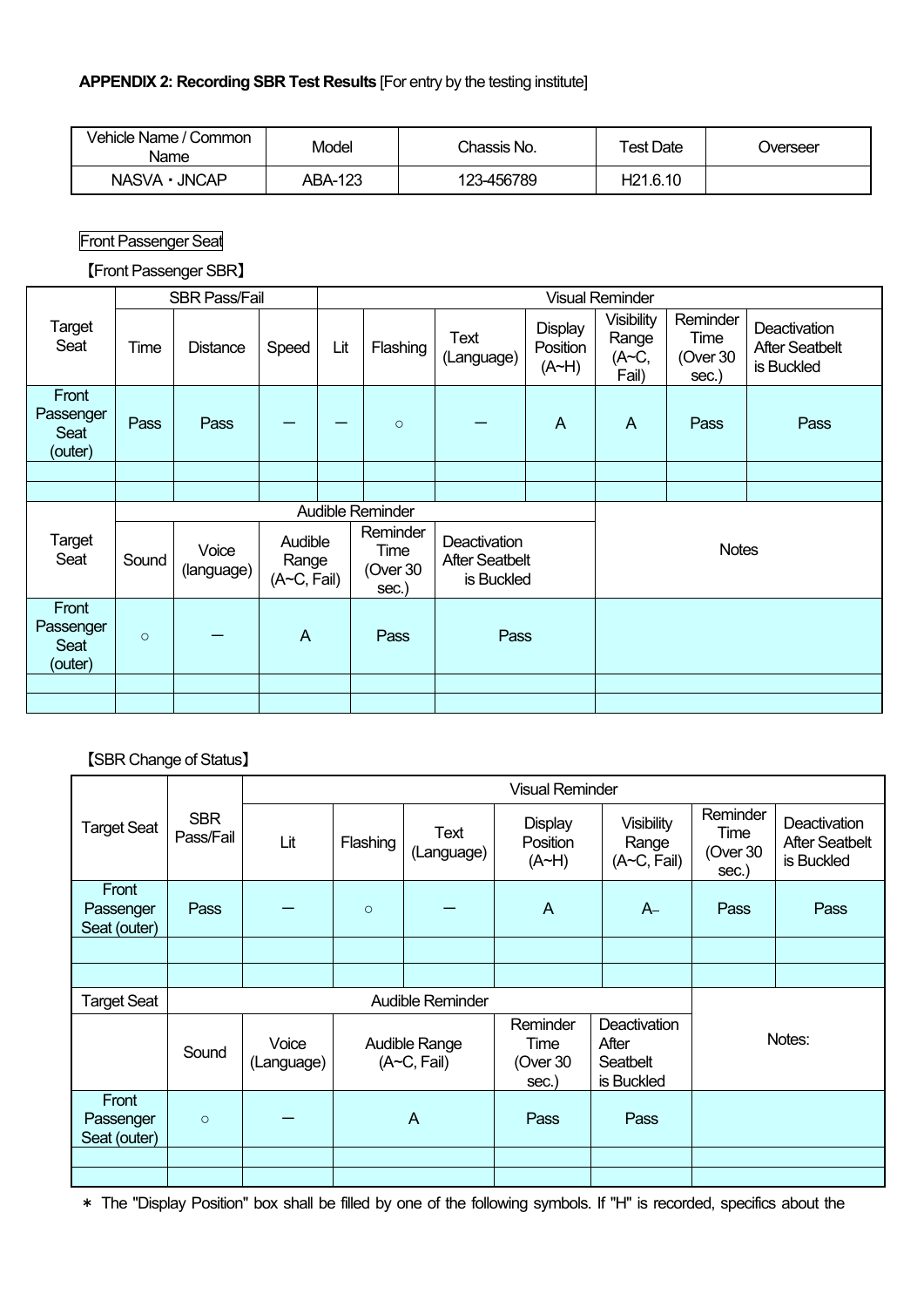position shall be written in the "notes" box.

A: Driver's Seat Front, B: Fr. Passenger's Seat Front, C: Center Console, D: In front of rear seat window, E: Rear-Center Section, F: Ceiling, G: Room Mirror, H: Other

\* The "Visibility Range" and "Audible Range" boxes shall be filled by one of the following symbols.

A : The driver and the target seat B : The driver only C : The target seat only Fail: Not detectible anywhere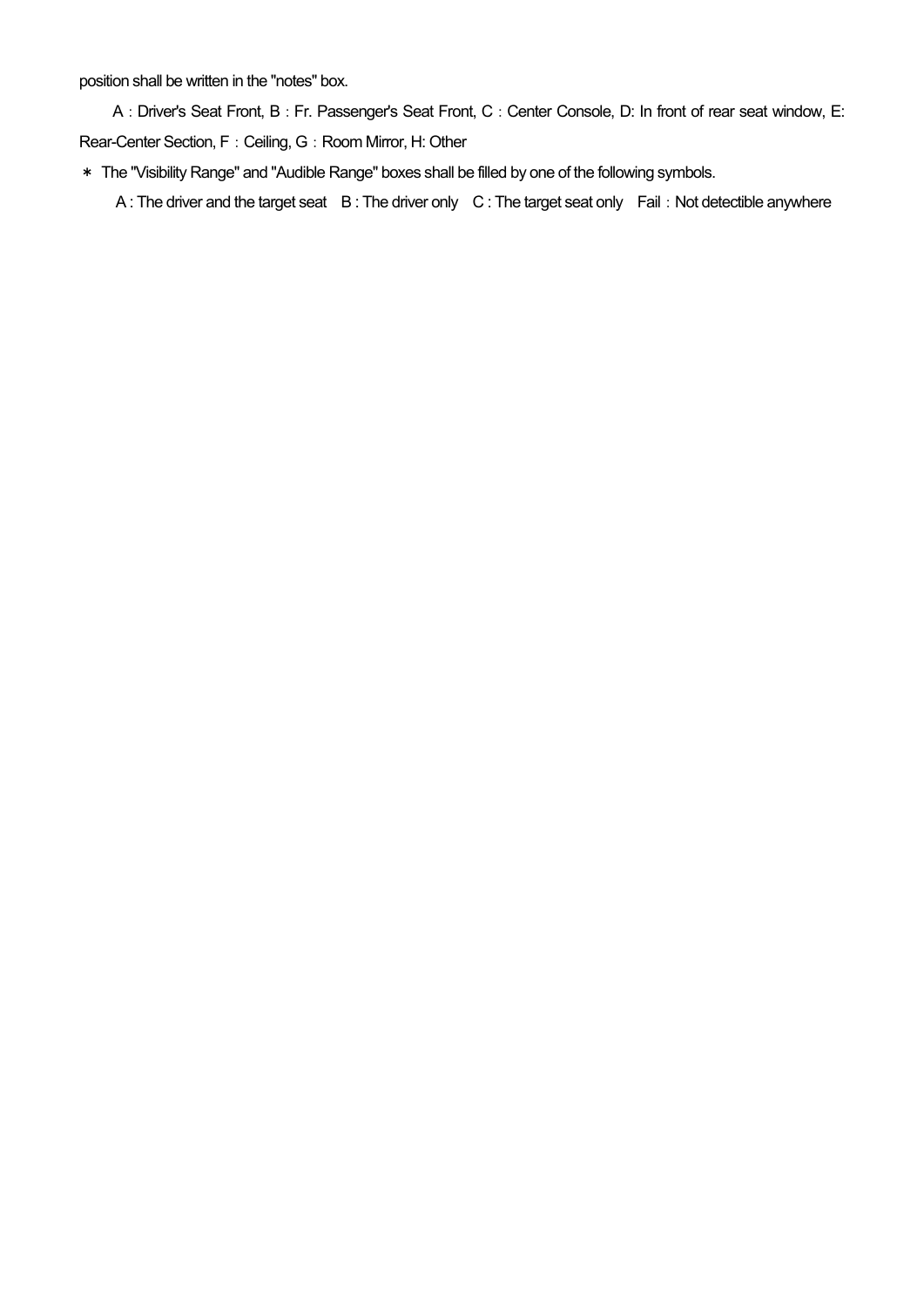| 11.<br>ш.<br>—<br>ı |
|---------------------|
|---------------------|

# 【Rear SBR】

|                              |       |               |                                                                      | <b>SBR Pass/Fail</b>                  |                                                |                  | <b>Visual Reminder</b> |                                       |         |                                     |                                           |                                       |                                                      |  |
|------------------------------|-------|---------------|----------------------------------------------------------------------|---------------------------------------|------------------------------------------------|------------------|------------------------|---------------------------------------|---------|-------------------------------------|-------------------------------------------|---------------------------------------|------------------------------------------------------|--|
| Target<br>Seat               | Time  | Dis-<br>tance | Speed                                                                | When<br>igni-<br>tion is<br><b>on</b> | When<br>doors<br>are<br>opened<br>or<br>closed | Other            | Lit                    | Flash-<br>ing                         | Text    | <b>Display</b><br>Position<br>(A~H) | <b>Visible</b><br>Range<br>(A~C,<br>Fail) | Reminder<br>Time<br>(Over 30<br>sec.) | De-<br>activation<br>after<br>seatbelt is<br>buckled |  |
| Row <sub>2</sub><br>(left)   | Pass  | Pass          |                                                                      |                                       |                                                |                  |                        | $\circ$                               |         | $\mathsf{C}$                        | $\overline{A}$                            | Pass                                  | Pass                                                 |  |
| Row <sub>2</sub><br>(center) | Pass  | Pass          |                                                                      |                                       |                                                |                  |                        | $\circ$                               |         | $\mathsf{C}$                        | $\mathsf B$                               | Pass                                  | Pass                                                 |  |
| Row <sub>2</sub><br>(right)  | Pass  | Pass          |                                                                      |                                       |                                                |                  |                        | $\circ$                               |         | $\mathsf{C}$                        | $\mathsf B$                               | Pass                                  | Pass                                                 |  |
| Target<br>Seat               |       |               |                                                                      |                                       |                                                | Audible Reminder |                        |                                       |         |                                     |                                           |                                       |                                                      |  |
|                              | Sound |               | Audible<br>Voice<br>Range<br>(Language)<br>$(A \sim C, \text{Fall})$ |                                       |                                                |                  |                        | Reminder<br>Time<br>(Over 30<br>sec.) | buckled | Deactivation<br>after seatbelt is   |                                           | Notes:                                |                                                      |  |
| Row <sub>2</sub><br>(left)   |       |               |                                                                      |                                       |                                                |                  |                        |                                       |         |                                     |                                           |                                       |                                                      |  |
| Row <sub>2</sub><br>(center) |       |               |                                                                      |                                       |                                                |                  |                        |                                       |         |                                     |                                           |                                       |                                                      |  |
| Row <sub>2</sub><br>(right)  |       |               |                                                                      |                                       |                                                |                  |                        |                                       |         |                                     |                                           |                                       |                                                      |  |

# 【SBR Change of Status】

| <b>Target Seat</b> | <b>SBR</b><br>Pass/Fail | Lit                 | Flash-<br>ing | Text<br>(Language)                           | <b>Display</b><br>Position (A~H)      | <b>Visible</b><br>Range<br>$(A\neg C, \text{Fall})$ | Reminder<br>Time<br>(Over 30<br>sec.) | Deactivation<br>after seatbelt<br>is buckled |
|--------------------|-------------------------|---------------------|---------------|----------------------------------------------|---------------------------------------|-----------------------------------------------------|---------------------------------------|----------------------------------------------|
| Row 2 (left)       | Pass                    |                     | $\circ$       |                                              | $\mathsf{C}$                          | A                                                   | Pass                                  | Pass                                         |
| Row 2 (center)     | Pass                    | —                   | O             |                                              | $\mathsf{C}$                          | B                                                   | Pass                                  | Pass                                         |
| Row 2 (right)      | Pass                    |                     | $\circ$       |                                              | $\mathbf C$                           | $\overline{B}$                                      | Pass                                  | Pass                                         |
| <b>Target Seat</b> |                         |                     |               |                                              | Audible Reminder                      |                                                     |                                       |                                              |
|                    | Sound                   | Voice<br>(Language) |               | Audible<br>Range<br>$(A\neg C, \text{fail})$ | Reminder<br>Time<br>(Over 30<br>sec.) | <b>Deactivation</b><br>after seatbelt<br>is buckled |                                       | Notes:                                       |
| Row 2 (left)       |                         |                     |               |                                              |                                       |                                                     |                                       |                                              |
| Row 2 (center)     | —                       |                     |               |                                              |                                       |                                                     |                                       |                                              |
| Row 2 (right)      |                         |                     |               |                                              |                                       |                                                     |                                       |                                              |